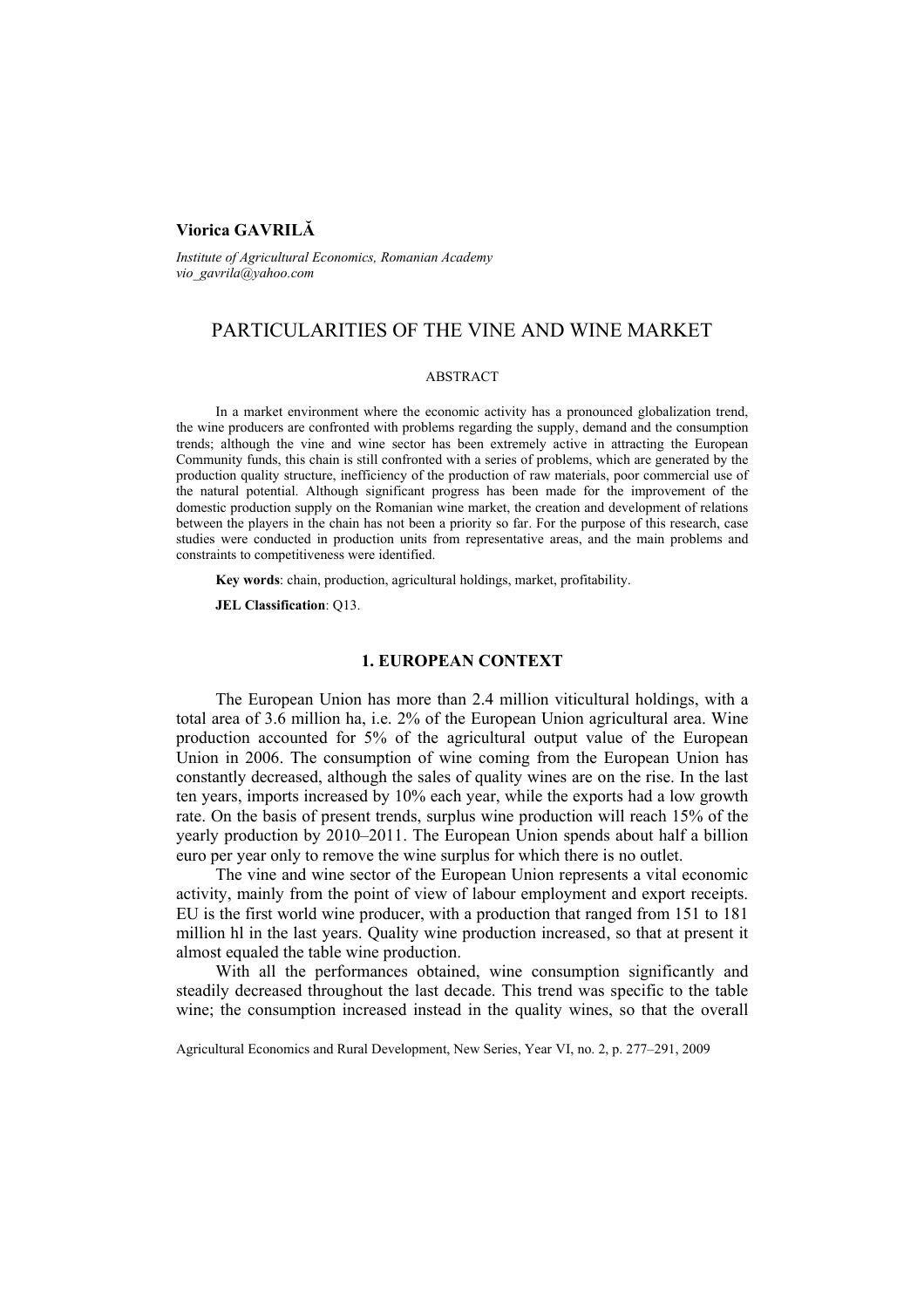decline was somehow temperated. Wine consumption mainly declined on the domestic markets of traditional producers, where other alcoholic beverages such as beer or ready-made cocktails gradually replaced wine. An increasing trend of the average wine consumption was found in countries such as Hungary, Austria, Denmark, Greece, Germany, the United Kingdom, Sweden, Ireland, Finland, yet consumption increase in these countries could not compensate consumption decline in the countries from the first category.

The average consumption in EU-15 was 34 l /capita/year, yet the accession of the New Member States, where the consumption was extremely low (i.e. 9 l/capita/year) led to consumption diminution in EU-25 to 30 l/capita/year. In these conditions, the large European producers, Italy, France and Spain are confronted with two negative trends. On the domestic markets, the wine consumption is decreasing, while the exports to the most profitable markets are negatively affected by the competition coming from the non-European countries, as their supply is not constrained by the legislation provisions specific to the European market.

After 1996, the volume of wine imports increased by 10% per year, to reach 11.8 million hectoliters in 2005; at the same time, the volume of exported wines increased after that year, yet by a slower rate compared to the import growth rate; overall, the European Union was a net wine exporter. The average value of exported wines is 325  $\epsilon$ /hl, being higher than the value of imported wines, i.e. 215  $\epsilon$ /hl.

Starting from the situation of surplus production and from the structure of expenses related to the wine market, in June 2006, the European Commission triggered the warning signal, and one year later it formulated several legislative proposals meant to bring about concrete changes in this field, in particular to diminish the expenditures for the wine surplus and to redirect the respective funds towards competitiveness improvement and promotion of European wines.

The main measures retained at present are the following:

• A better budget utilization, mainly in favour of rural development, information and promotion;

• Removal of non-efficient market support measures:

• Prolongation of planting rights restrictions until the end of 2013;

• Introduction of environmental requirements;

• Enlargement of the single payment scheme so as to cover the former viticultural domains;

• Labelling simplification;

• The Commission is assigned the task of approving the new oenological practices.

### **2. VINE AND WINE CHAIN IN ROMANIA**

In Romania, the area under vineyards and vine nurseries totals 223.7 thousand ha, out of which the bearing vines account for 85%. The total viticultural area accounts for 1.52% of the agricultural area. Viticulture is on the 9th position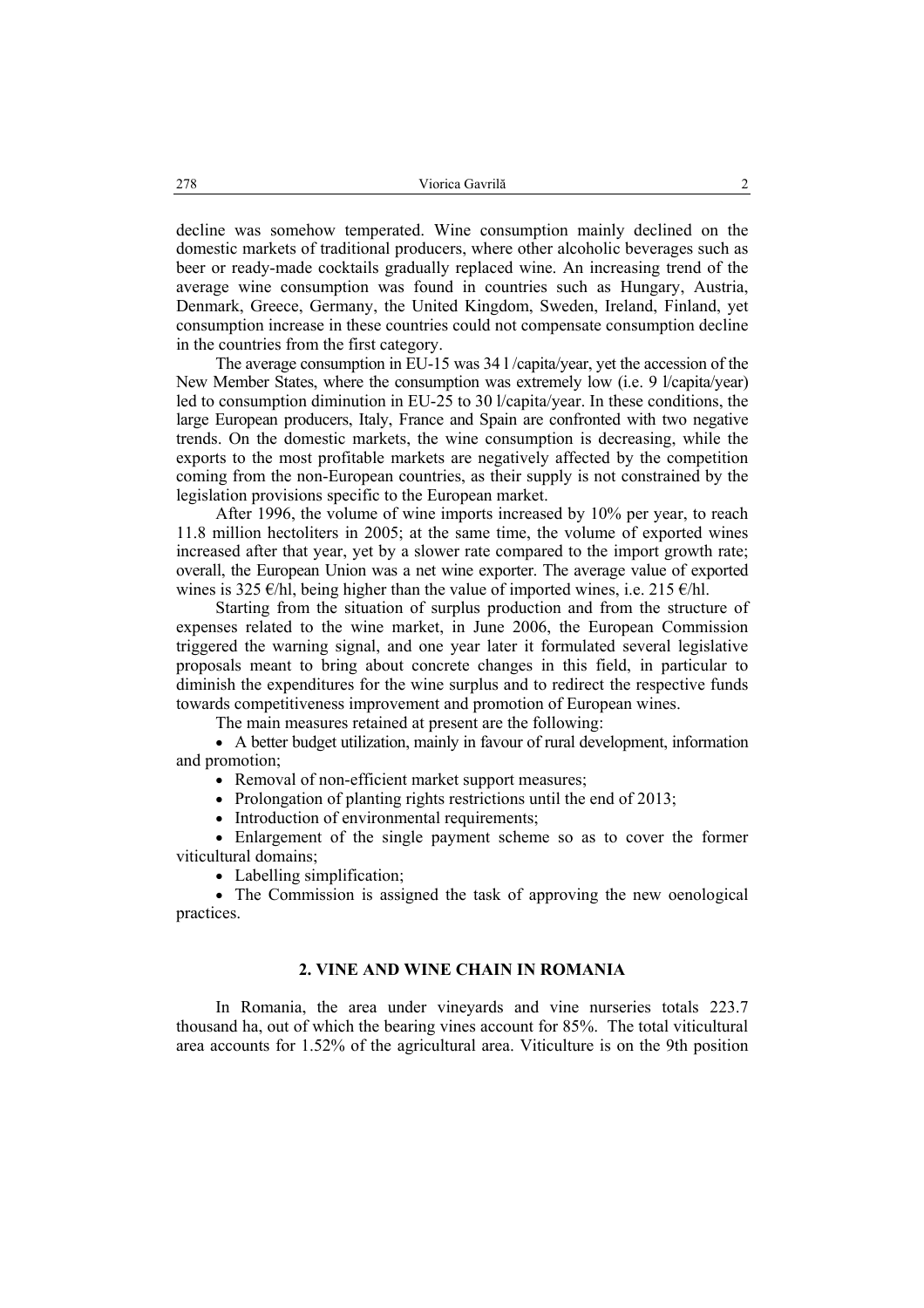as regards its value in Romania's agricultural output, and the 7th position in the crop production. In the year 2007, the viticultural production accounted for 5.14% in the crop production value and 3.1% in the agricultural output value.

The wine chain is one of the most complex agri-food chains as all the activities can be integrated into one and the same unit: research, planting stock production, grape production, wine production, wine stabilization and bottling and distribution to final consumers, through own retail shops. This is the case of the large vinification complexes and research units in this field that were privatized after 1989.

The structural modifications produced in agriculture after 1990 led to private property atomization, to the degradation of crop technologies and of the trade with grapes, which determined the establishment of a vine and wine chain difficult to monitor. All these factors had a synergic action, resulting in the self-consumption increase and maintaining the vicious production circle induced by this: minimum establishment and maintenance costs, main exposure to conjuncture factors (such as weather conditions), low productivity, low incomes, incapacity to resume the agricultural cycle.



Figure 1. Vine and wine chain chart.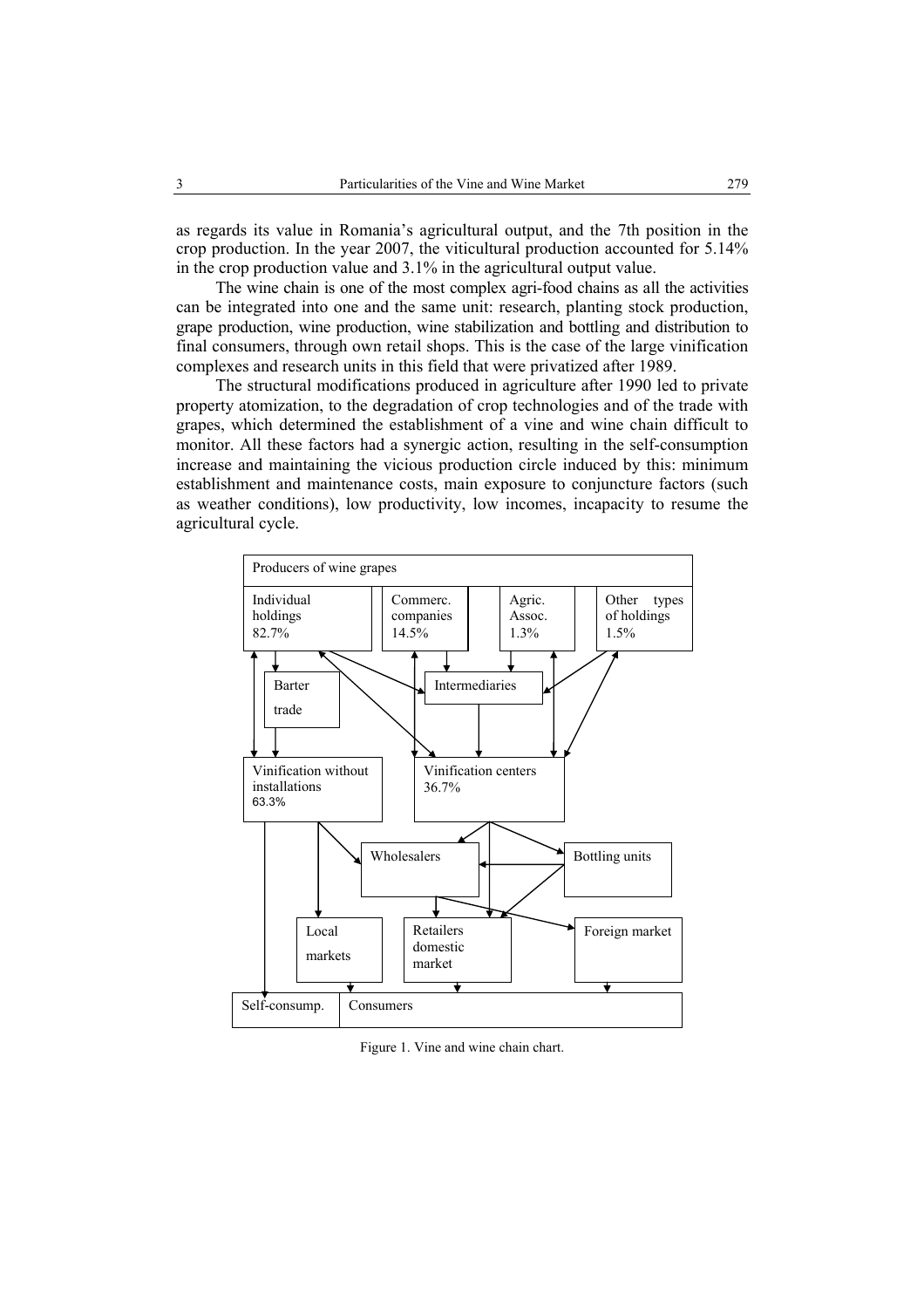In Romania, the grapes are obtained in well-established viticultural areas and they are processed in 170 viticultural centers, where the viticulturists can integrate several functions: planting stock production, grape production, processing, storage, transport and marketing. Out of these reasons, the wine chain is characterized by a high vertical integration level, both in the companies and farms producing for the sale on the domestic and world markets and on the holdings producing for selfconsumption and surplus for the market (Figure 1).

Taking into consideration the vine and wine chain particularities, the modern management implementation is difficult, as the control capacity of sectoral bodies on the wine chain has to be strengthened, while from producers' perspective, the priorities are to increase wine quality, to increase the competitiveness of Romanian products and last but not least to develop a healthy business environment.

#### **2.1. Primary production sector evolution**

We shall next investigate: the production structure by types of farms, output level and yields, quality, farm gate prices, storage, distribution and marketing of primary product, professional associations/organizations.

The area under bearing vines had a decreasing trend, the main constraints being the extremely expensive investment for the establishment of vine plantations as well as the extremely high maintenance costs in the noble vine plantations (Figure 2).



Figure 2. Evolution of areas under bearing vines, thousand ha, in the period 2001–2007.

In the year 2006, the area under bearing vines totalled 190.5 thousand hectares, out of which 96.7 thousand ha under grafted vines and 93.8 thousand ha under hybrid vines. Compared to the previous year, in 2007 the areas under grafted vines decreased by 2 thousand ha, while the areas under hybrid vines increased by 1.5 thousand ha. From the point of view of the share of grafted and hybrid vines, the quality structure of vine plantations has deteriorated throughout the years: in early transition, the grafted vines accounted for 70% and the hybrid ones 30% of the area; at present, it continues to be unsatisfactory, with only 49.8% noble vines and over 50% hybrid vines; the area under wine grape vines (table grapes exclusively) accounts for 48.2% of the area under vines on bearing.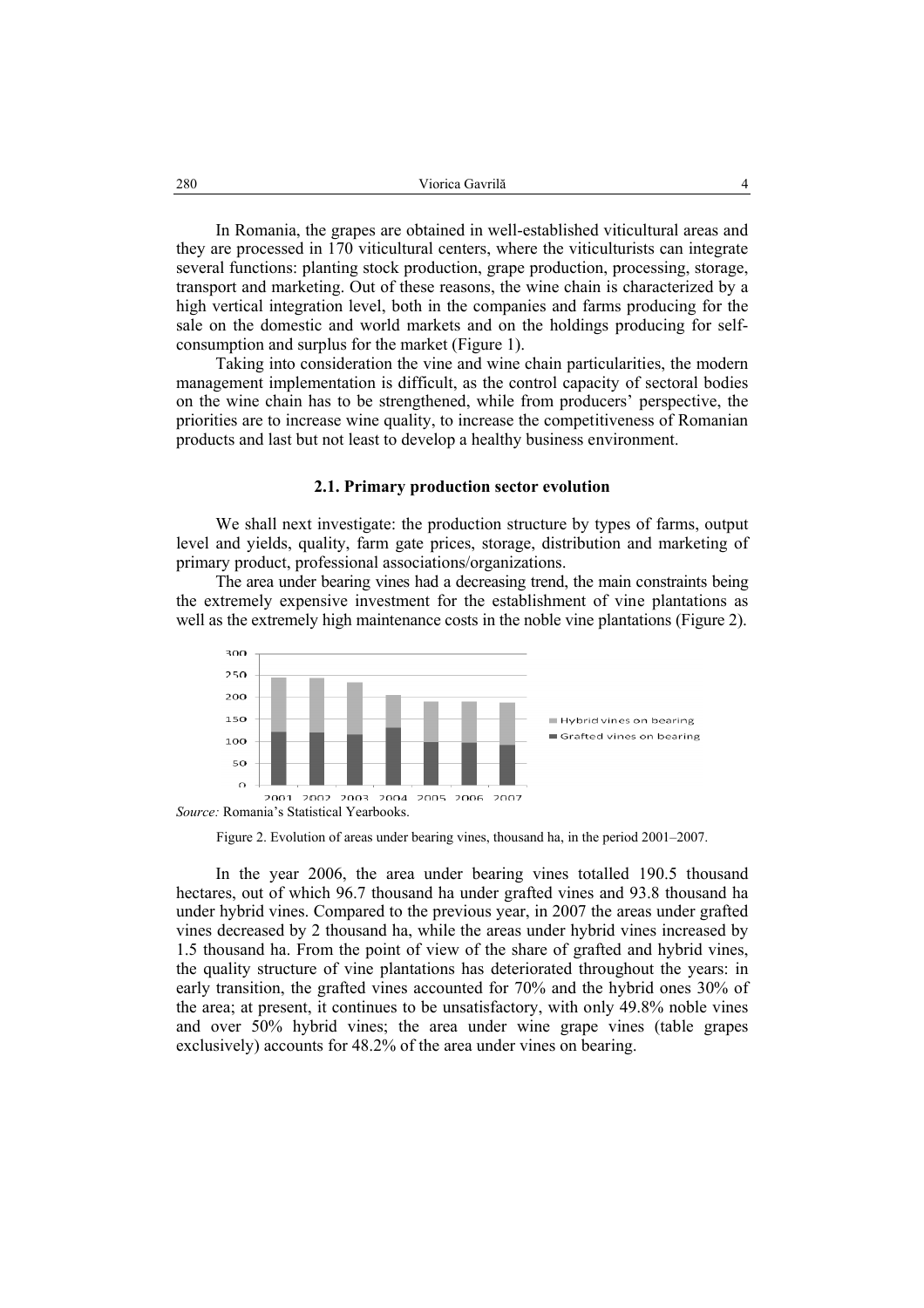The total grape production fluctuates from one year to another, being influenced by the specific weather conditions. In the year 2007, the grape production totalled 876.6 thousand tons, out of which 58.7% were noble grapes and 41.3% hybrid grapes. The yields are higher on the noble vine plantations compared to the hybrid vines, i.e. 5435 kg/ha versus 3797 kg/ha.

The main factors influencing quality are the following: structure of plantations and varieties, technology and weather conditions, the last factor influencing production quality every year.



*Source:* Ministry of Agriculture and Rural Development (MARD). Figure 3. Quality structure of wine grape production, in the year 2006.

The quality structure of grape production (Figure 3) is unsatisfactory, not only by the extremely high structure of hybrids and mainly of those that are banned, but also from the relatively low share of the grapes for wine production with Controlled Appellation of Origin and Geographic Indications, under the conditions in which the demand is mainly oriented towards quality wines.

The production structure by types of farms reveals that the individual holdings own almost 86% of the total area under vines on bearing and obtain 83% of the grape production (Table1).

| Specification           |               | Total   |           | Commercial Agricultural | Individual | Other              |
|-------------------------|---------------|---------|-----------|-------------------------|------------|--------------------|
|                         |               | country | companies | associations            | holdings   | (e.g. agricultural |
|                         |               |         | (L. 31)   | (L. 36)                 |            | stations)          |
|                         | Vines on      | 190.0   | 21.6      | 2.2                     | 163.3      | 2.9                |
|                         | bearing,      |         |           |                         |            |                    |
| Area<br>$-$ thou ha $-$ | out of which: |         |           |                         |            |                    |
|                         | Grafted vines | 94.7    | 21.6      | 1.9                     | 68.3       | 2.9                |
|                         | Hybrid vines  | 95.3    |           | 0.3                     | 95.0       |                    |
| Production              | Vines on      | 876.6   | 126.8     | 11.2                    | 725.6      | 13.0               |
| $-$ thou tons $-$       | bearing, out  |         |           |                         |            |                    |
|                         | of which:     |         |           |                         |            |                    |
|                         | Grafted vines | 514.7   | 126.8     | 9.8                     | 365.4      | 12.7               |
|                         | Hybrid vines  | 361.9   |           | 1.4                     | 360.2      | 0.3                |
| Yield                   | Vines on      | 4614    | 5870      | 5091                    | 4443       | 4483               |
| $-kg/ha -$              | bearing, out  |         |           |                         |            |                    |
|                         | of which:     |         |           |                         |            |                    |
|                         | Noble vines   | 5435    | 5870      | 5158                    | 5350       | 4379               |
|                         | Hybrid vines  | 3797    |           | 4667                    | 3792       |                    |

*Table 1*  Area under vines on bearing, production and average yields by types of farms

*Source:* MARD.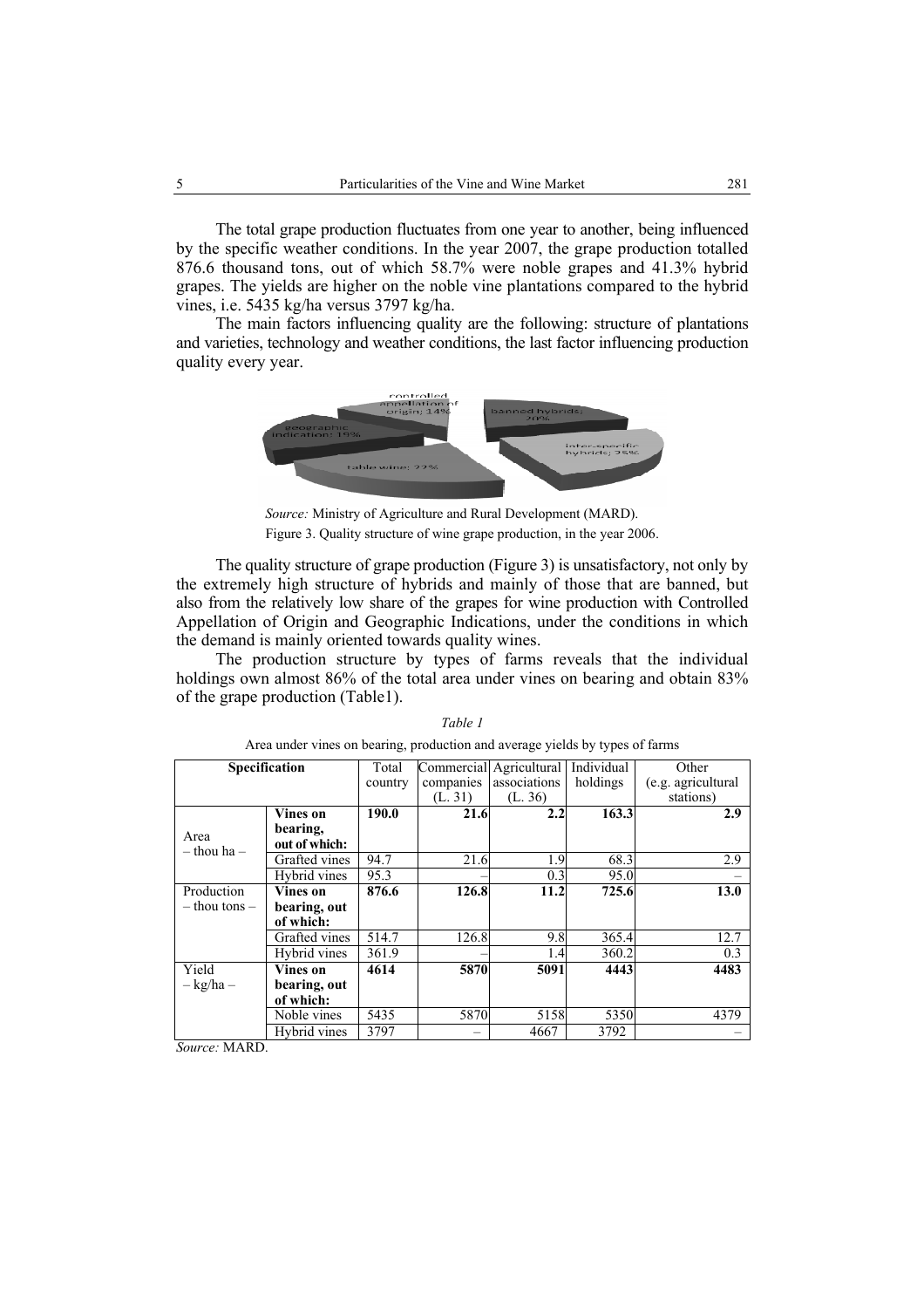| 282<br>Viorica Gavrilă |  |
|------------------------|--|
|------------------------|--|

As regard the distribution of area under noble vines by types of holdings, 72.1% belong to individual holdings, followed by the commercial companies, with 22.8%. Out of the noble grape production, 71% is obtained on the individual holdings and 25% in the commercial companies.

The area under hybrid vines and the related production are almost 100% found on the individual holdings (Table 2).

| Distribution of viticultural area and production by types of farms $-\%$ |             |       |            |              |            |                      |  |
|--------------------------------------------------------------------------|-------------|-------|------------|--------------|------------|----------------------|--|
| <b>Specification</b>                                                     | <b>UM</b>   | Total | Commercial | Agric.       | Individual | Other                |  |
|                                                                          |             |       | companies  | associations | holdings   | (agric. stations $-$ |  |
|                                                                          |             |       | (L. 31)    | (L. 36)      |            | state sector) etc.   |  |
|                                                                          | <b>Thou</b> |       |            |              |            |                      |  |
| <b>Total vines</b>                                                       | ha          | 190.0 | 11.37%     | 1.16%        | 85.95%     | $1.52\%$             |  |
| on bearing                                                               | Thou        |       |            |              |            |                      |  |
|                                                                          | tons        | 876.6 | 14.46%     | 1.28%        | 82.77%     | 1.48%                |  |
|                                                                          | Thou        |       |            |              |            |                      |  |
| Grafted                                                                  | ha          | 94.7  | 22.81%     | 2.01%        | 72.12%     | 3.06%                |  |
| vines                                                                    | Thou        |       |            |              |            |                      |  |
|                                                                          | tons        | 514.7 | 24.64%     | 1.90%        | 70.99%     | 2.47%                |  |
|                                                                          | Thou        |       |            |              |            |                      |  |
| Hybrid                                                                   | ha          | 95.3  | $0.00\%$   | $0.31\%$     | 99.69%     | $0.00\%$             |  |
| vines                                                                    | Thou        |       |            |              |            |                      |  |
|                                                                          | tons        | 361.9 | $0.00\%$   | 0.39%        | 99.53%     | 0.08%                |  |

*Table 2* 

*Source:* own processing of MARD data.

The best yields are obtained in the commercial companies, which can be explained by their concern for plantation renewal and use of high quality biological material, as well as for applying all the necessary crop technologies.

In the analysis of *costs related to the viticultural activity,* the information base used for the technical-economic analysis consisted of own material obtained from case studies on viticultural holdings. The case studies were conducted in two counties from well-known viticultural zones: Constanţa and Vrancea.

The interviews were applied on legal entity farms (commercial companies and agricultural associations) and on one individual holding.

By comparing the technical-economic data of the investigated holdings, it results a high variability of costs for vine plantation establishment, (i.e. the expenses for land preparation, viticultural plantation establishment and support system installation). These differences are influenced by objective factors: land chosen for the plantation location (slope, soil characteristics), type of viticultural plantation (density), support system type. The establishment costs for one hectare of vineyard, calculated as weighted mean, are revealed in Table 3.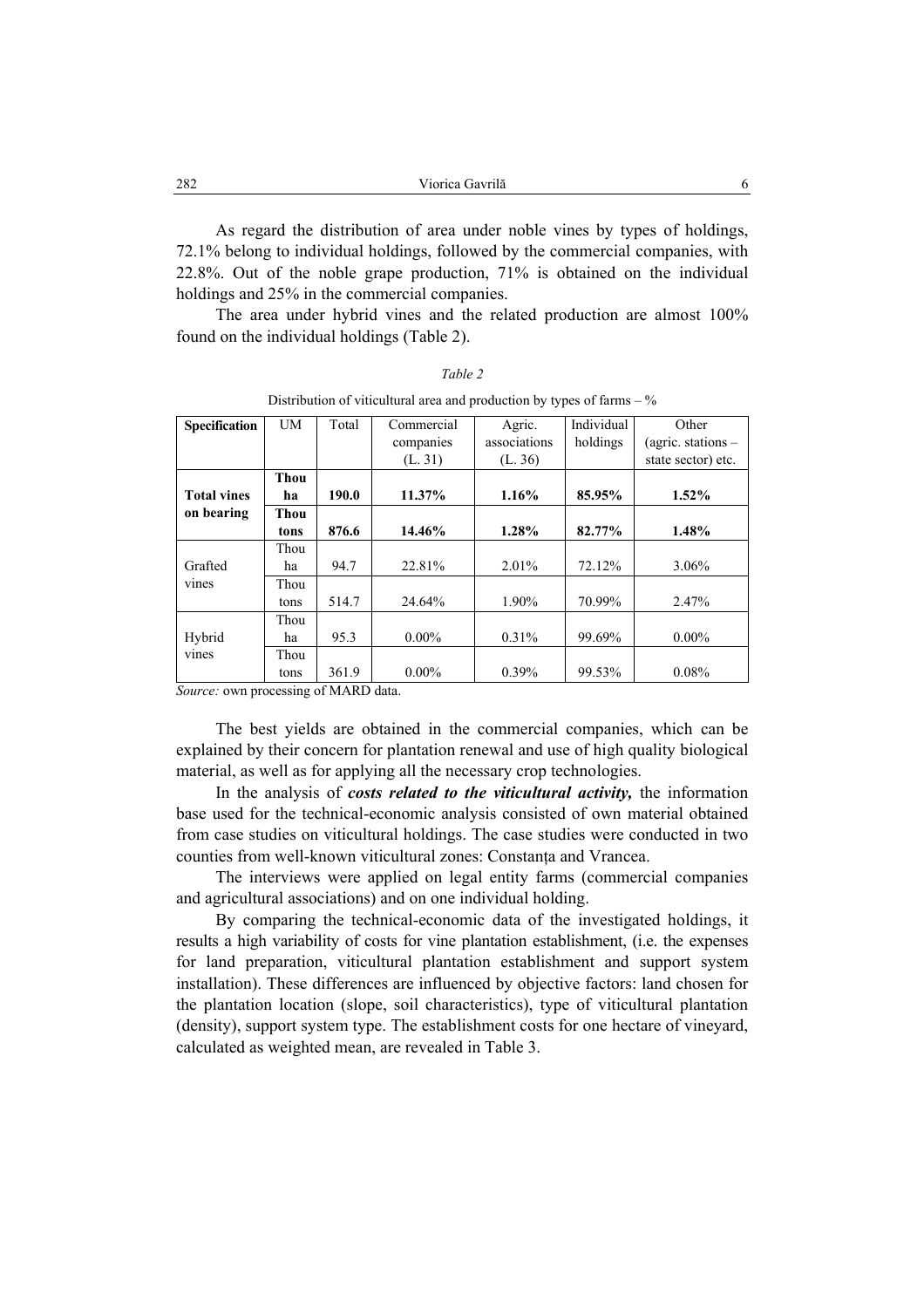| ۰,<br>I |  |
|---------|--|
|---------|--|

Establishment costs for one hectare of vineyard

| <b>Specification</b>           | <b>RON</b>      |
|--------------------------------|-----------------|
| Soil preparation               | 5886            |
| Vine plantation establishment  | 37 704          |
| Support system installation    | 25 000 - 40 000 |
| Vine maintenance year I        | 6 6 5 4         |
| Vine maintenance year II       | 9 5 0 5         |
| Vine maintenance year III<br>. | 8 1 5 0         |

*Source:* Processing of data collected during the field surveys.

In the case studies, the yearly maintenance costs of the vines on bearing, calculated as a weighted mean, are over 8000 RON/ha, higher in the commercial company, which applies all the crop technology segments; the costs are lower in the case of agricultural association and individual holding (by 40%). Quite often, the farmers are trying to reach an equilibrium between the costs and the prices offered on the market, giving up the application of modern production technology, by lowering the application of industrial inputs, giving up crop insurance and filling in the gaps in the plantation. This results in lower yields, while in case of natural disasters, the losses cannot be recovered, which negatively impacts the activity in the future.

A significant share in total expenses is represented by the labour costs, as the vine farming implies manual works, both during the vegetative period and outside the vegetative period, which add to the manual harvesting costs. Although the standard vine technology presupposes a share of mechanization costs 20%, from the field surveys it results that these costs of mechanization works represent only 8.6% of total. The costs of materials, of diesel oil included, represent 25 % of total intermediary consumptions. Although the fertilizers application represents an essential crop management technique, in the field surveys this technological segment is almost absent.

The farm gate prices on different markets range from 0.7 to 1.1 RON/kg of grapes, depending on the production quality, sugar content in grapes, as well as on the presence or absence of wine-makers' competition on the market.

There are mainly two types of primary production marketing along the chain: on the one hand, there are vertically integrated units that produce the grapes, make the wine, bottle it and sell it on the market. These units buy part of the grapes from the producers who do not have the possibility to make wine. The payment is in cash and/or in kind. On the other hand, there are also non-integrated producers, whose activity consists only in producing wine grapes. The sales are not on contract basis with the wine-maker.

As a result, the free demand and supply play on the market of wine grapes leads to unfavourable prices for farmers, with negative effects upon their incomes. Besides these factors, due to the high perishability of wine grapes, the producers are often in the situation of selling at prices that are lower than the production cost. The price problem is present on the wine grape market year after year. In this situation, in the well-known viticultural areas, even though the vinification units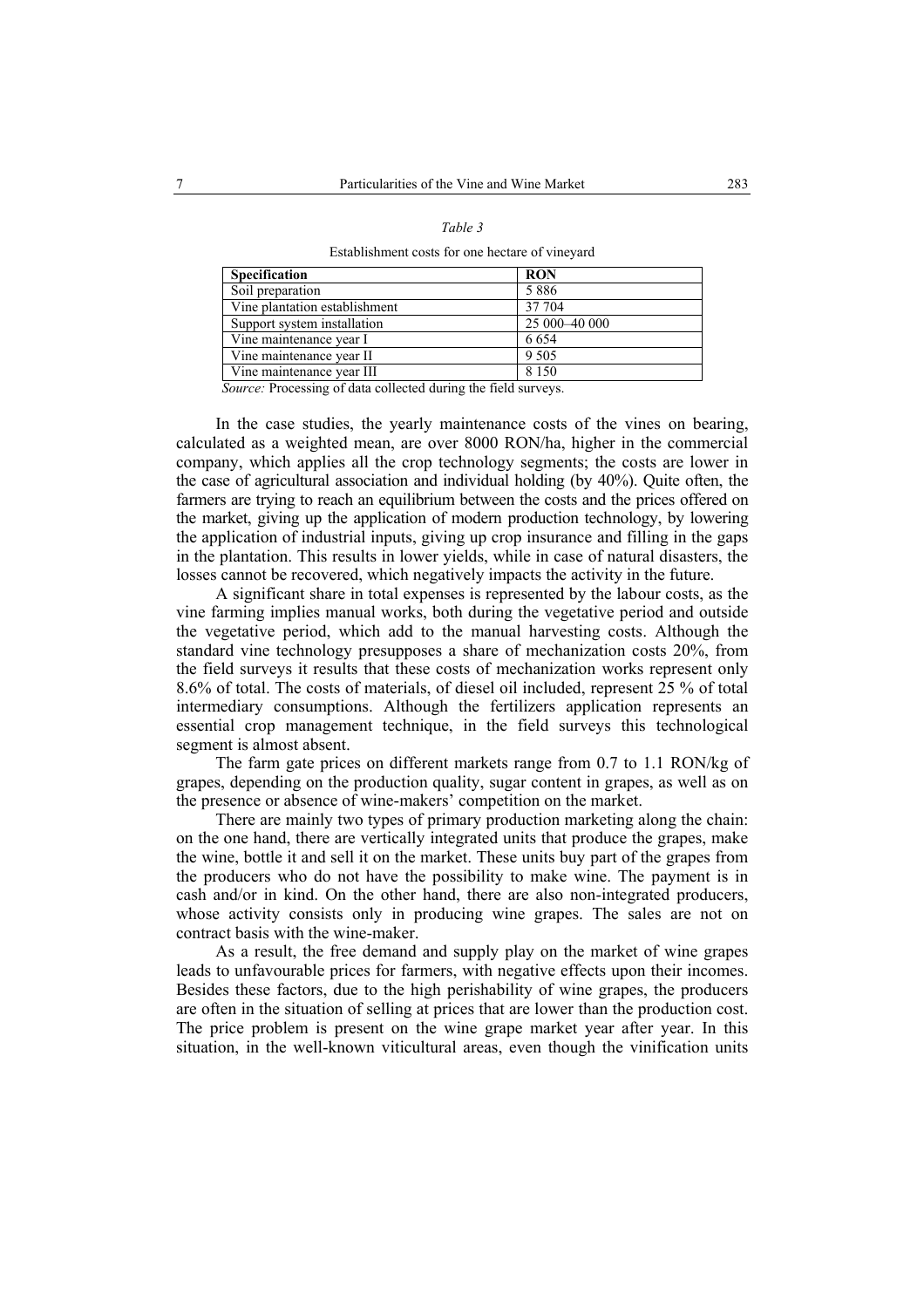pay for the grapes on the spot, the individual producers often sell their harvest by the roadside, the amounts sold ranging from several thousand kilograms to several tons. The vine farmers often practice barter trade, buying wheat flour or potatoes from customers coming from counties where vine farming is absent (Harghita, Neamţ, Covasna, Braşov etc). In the case of barter trade, the exchange is 1.5 kilograms of grapes for 1 kilogram of flour or quality potatoes. In this way, the producer can sell up to two-three tons of grapes per day. In the southern area of Romania, buyers from Bulgaria are also present on the grape market.

The data collected during the field survey, summarized in Table 4, reveal that for each kilogram of grapes, the producer loses 0.02 RON. The subsidies provided to the investigated units (for Diesel oil, phyto-sanitary treatments, and area payments) helped farmers to cover their costs. A market price of at least 1.3 lei/kg (Scenario I) would have covered the costs and would have enabled a 0.18 RON/kg profit, without subsidies. The main problem that the producers are facing is represented by the relatively low yields, due to the age of plantations, which are mostly old, biologically exhausted plantations. In the conditions in which the market price cannot be influenced, a profitability rate that should enable the wine grape producer to get a decent income could be obtained for an average yield of over 9000 kg/ha (Scenario II). These yields can be obtained by investments in new plantations.

As regards the value added distribution along the chain, the vertically integrated units have the most benefits, as they accumulate value added in each segment of the chain. Some of the units also have a marketing sector, on the domestic or world market. Romania is represented on the world wine market by this type of economic operators.

| Specification                               | <b>UM</b>     | Case study | Scenario I | Scenario II |
|---------------------------------------------|---------------|------------|------------|-------------|
| Total intermediary consumptions,            | Lei           | 8077.4     | 8077.4     | 8077.4      |
| out of which:                               |               |            |            |             |
| Manual works                                | $\frac{0}{0}$ | 66.5%      | 66.5%      | 66.5%       |
| Mechanization works                         | $\frac{0}{0}$ | 8.6%       | 8.6%       | 8.6%        |
| Raw materials                               | $\frac{0}{0}$ | 25.0%      | 25.0%      | 25.0%       |
| Average yield per hectare                   | RON/ha        | 7206.7     | 7206.7     | 9000.0      |
| Farm gate price                             | RON/kg        | 1.10       | 1.30       | 1.1         |
| <b>Production value</b>                     | RON/ha        | 7927.37    | 9368.7     | 9900.0      |
| Cost                                        | RON/kg        | 1.12       | 1.12       | 0.82        |
| <b>Subsidies</b>                            | RON/ha        | 230        | 230.0      | 230.0       |
| Total incomes, subsidies included           | RON/ha        | 8157.37    | 9598.7     | 10130.0     |
| Gross profit without subsidies              | RON/ha        | $-150.00$  | 1291.3     | 1822.6      |
| <b>Gross profit with subsidies</b>          | RON/ha        | 80.0       | 1521.3     | 2052.6      |
| <b>Profitability rate without subsidies</b> | $\frac{0}{0}$ | $-1.9%$    | $16.0\%$   | 22.6%       |
| <b>Profitability rate with subsidies</b>    | $\frac{0}{0}$ | $1.0\%$    | 18.8%      | 25.4%       |

#### *Table 4*

Profitability rate on the viticultural holdings – case study

*Source:* Processing of data collected during the field surveys.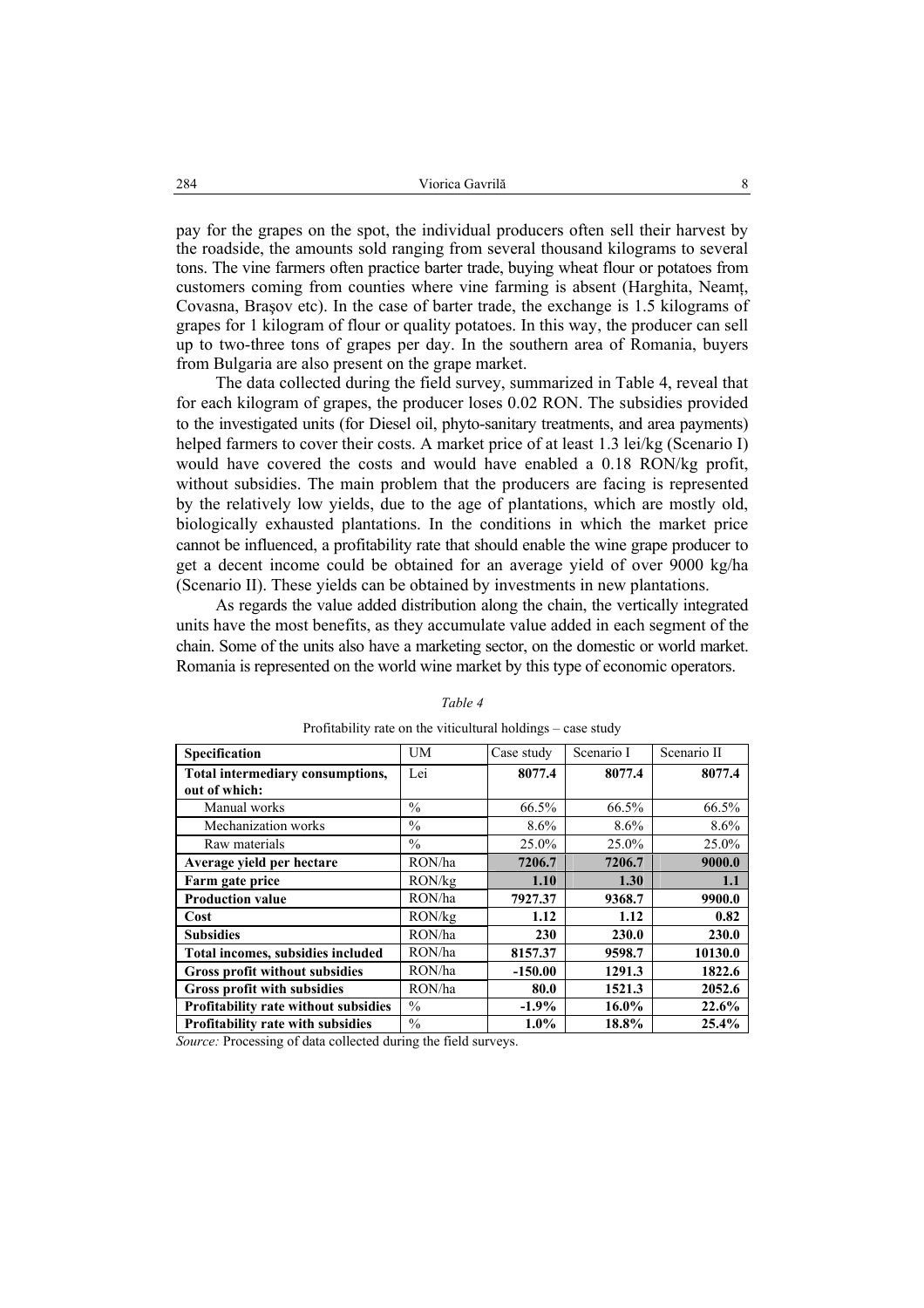### **2.2. Processing and marketing**

In value terms, the world market totals 450 million euros. According to national statistics, more than 60% of the primary production is processed into wine on the people's households, without modern vinification equipment; part of the obtained wine goes to self-consumption, and the surplus is sold in bulk on the local markets. According to market data, the first great players on the wine market in Romania are the following: Murfatlar, with a market share of 30%, Cotnari with 18.7%, Jidvei, with 17% and Vincon with 10%. These are strong companies, focused on quality and investments in plantation restructuring, in modern processing and bottling equipment.

Besides the large companies on the wine market, there are also small-sized producers, which supply quality wines to specialized stores. As it has been mentioned before, the wines obtained on the individual holdings are sold on the local markets. The marketing channels for the wine obtained in vinification installations are represented by wholesalers, mixed shops and specialized shops. At this chain level, the non-bottled wines traded by the so-called wineries represent a problem; these wines may be subject to fraud, and the controls are difficult to effect.

According to a study conducted by the audit and market research company MEMRB IRI, the wines bottled into 0.75-litre bottles represent almost half of the market; from the point of view of the sales value, they account for 72.2% of total market. At the same time, an increase of sales of wine bottled into 2-litre bottles has been recently noticed, these representing 38% of the amount of wine sold on the Romanian market.

#### **2.3. Export/import, product self-sufficiency**

The main countries where the Romanian wines are exported are: Germany, England, Denmark, Russia, USA, Japan, Sweden, etc. Exports have an extremely low share in the wine production, representing only 3.62% of total production and almost 5% of the noble wine production.

The self-sufficiency in wine in Romania was maintained relatively constant after 1990, with a slight decrease in the year 2007, as a result of the increase of imports after the accession to the EU. Almost 85% of imports come from Spain and Italy (Table 5).

As regards exports, the main outlet of Romanian wines is Germany, followed by the Russian Federation, Estonia, Belarus, Bulgaria, Canada, Great Britain, Italy, etc.

The average selling price of the Romanian wines on the world markets was 1.04 euro per litre, except for France and Cyprus where the Romanian wine was sold at 12.7 euro/litre, 11.2 euro/litre respectively, yet the amounts were nonsignificant. The most expensive wines that were imported by Romania came from Switzerland (70 euro/litre), Austria (21.2 euro/litre), Netherlands (7 euro/litre) and France (4.05 euro/litre).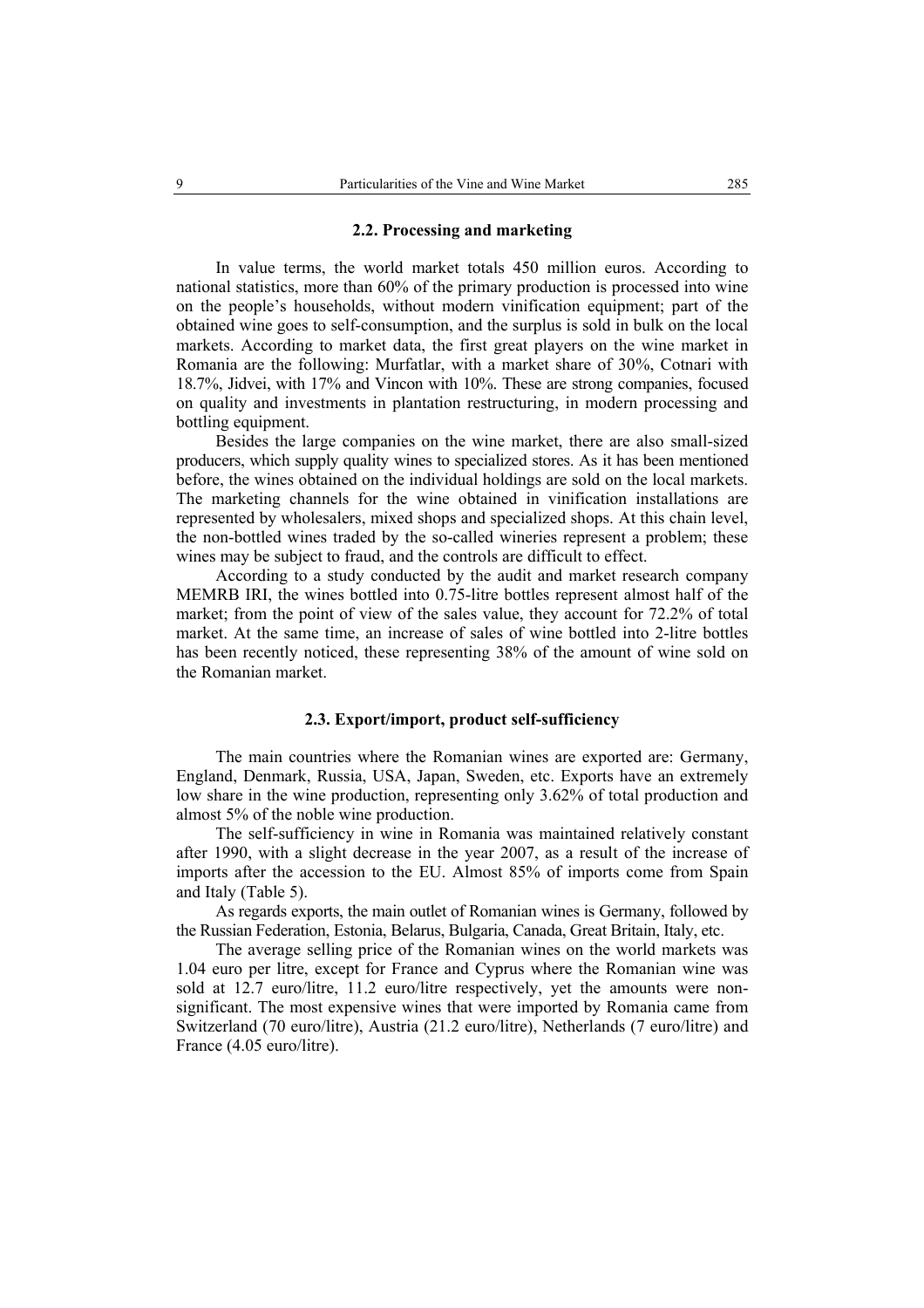### *Table 5*

Wine balance in the year 2007

| Specification              | <b>Thousand hl</b> |
|----------------------------|--------------------|
| Usable production          | 5 015 000          |
| Imports                    | 504 900            |
| Exports                    | 180 100            |
| Final stock                | 140 500            |
| Initial stock              | 129 400            |
| Total domestic consumption | 5 328 700          |
| Industrial use             | 33 000             |
| Losses                     | 5700               |
| Total human consumption    | 5 290 000          |
| Self-sufficiency level     | 94.8%              |

*Source:* Eurostat.

### **2.4. Wine consumption**

The wine consumption per capita in Romania is over 20 litres per year, while the beer consumption/capita is almost 80 litres (Figure 4).

At world level, France remains the main wine consumer (32.8 million hl), with about 55 litres per capita, followed by Italy (27.3 million hl), USA (25.9 million hl), Germany (19.4 million hl) and Spain (13.7 million hl).

In the segment of 0.75-litre bottles, the Romanian consumers prefer the white wines (about 72%), followed by the red wines (22.4%) and the rosé wines (5.6%). The sales by wine type reveal the Romanians' preference for the semi-sweet wines  $(41.9\%)$ , followed by the semi-dry wines  $(24.2\%)$  and the dry wines  $(19.5\%)$ . The sweet wines account for 11.2% in the Romanians' preferences. While in Moldavia the consumption of bottled wine in 2-litre bottles is on the top position in consumers' preferences, in Transylvania the consumers prefer the wine bottled into 0.75-litre bottles.

The consumer wine price is determined by the costs involved in processing and the profit margin targeted by the wine-makers, by tax obligations, distribution costs (structured into wholesale and retail channels), consumers' purchasing power, exchange rate evolution. The distribution has an essential role, from the perspective of the degree in which it involves material and human resources, as well as by the share it has in the product final price.

In the retail trade, the prices mainly range in the interval 3–3.7 euro/bottle for the quality wines, depending on colour, origin, prestige, etc.; for the current consumption wines, sold in bulk, the price is 0.7 euro/litre, while for the bottled wines 1–1.5euro/litre. In Germany, more than 60% of the wine market is represented by wines under one euro.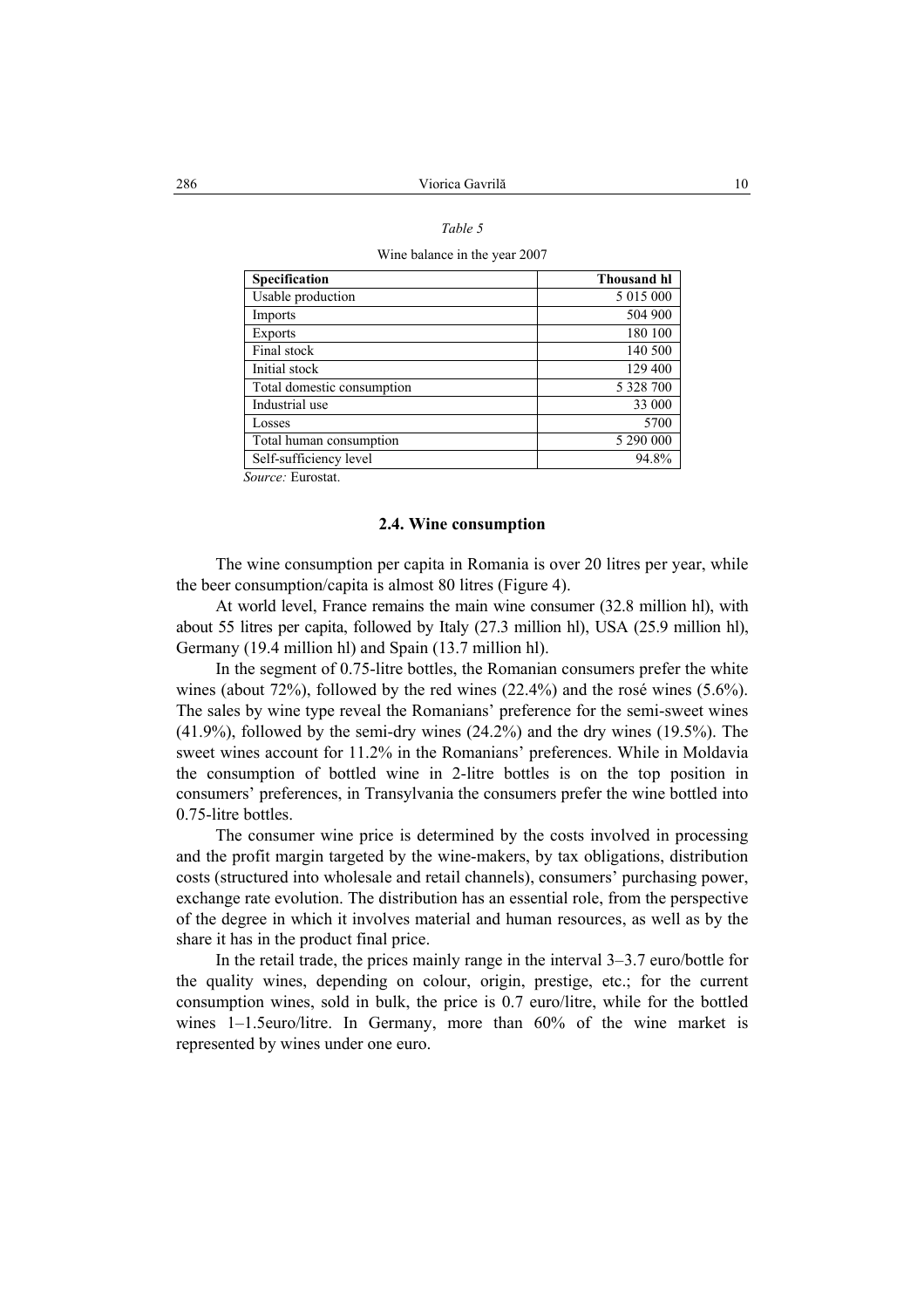

*Source:* Romania's Statistical Yearbook, different years.

# **3. PRODUCT POLICY**

In Europe, wine consumption continues to decrease, mainly in the countries that are great consumers by tradition, which represents one of the causes of the structural wine surplus. In recent years, the wine exports have stagnated, while the imports visibly increased. The European Commission considered that a radical reform is needed for a common wine market re-organization, materialized into the simplification of the labelling rules, interdiction of adding sugar in order to increase the alcohol content, removal of certain Community market support mechanisms, such as distillation, planting rights restrictions, etc.

The CAP requirement in the vine and wine sector consists in the design of a Sectoral Support Program, by each Member State with activity in this sector. For Romania, this plan was designed under the Market Policy Directorate in the viticultural sector (Ministry of Agriculture and Rural development); this directorate is in charge of the sectoral policy and of the relation with the European Commission. The measures proposed by the support program for the period 2009–2013 are part of the approach made by the Romanian authorities for viticulture modernization and adaptation to the new reality (Table 6).

The following institutions are involved in the sectoral policy implementation: ONVV, ONDOV, ISCTV, APIA. At the same time, the producers' organizations (ONIV, APEV, PNVV) have an important role, participating to the dialogue on transposing the sectoral legislation.

Figure 4 – Evolution of average yearly wine consumption per capita in Romania, compared to other beverages in the period 1990–2006.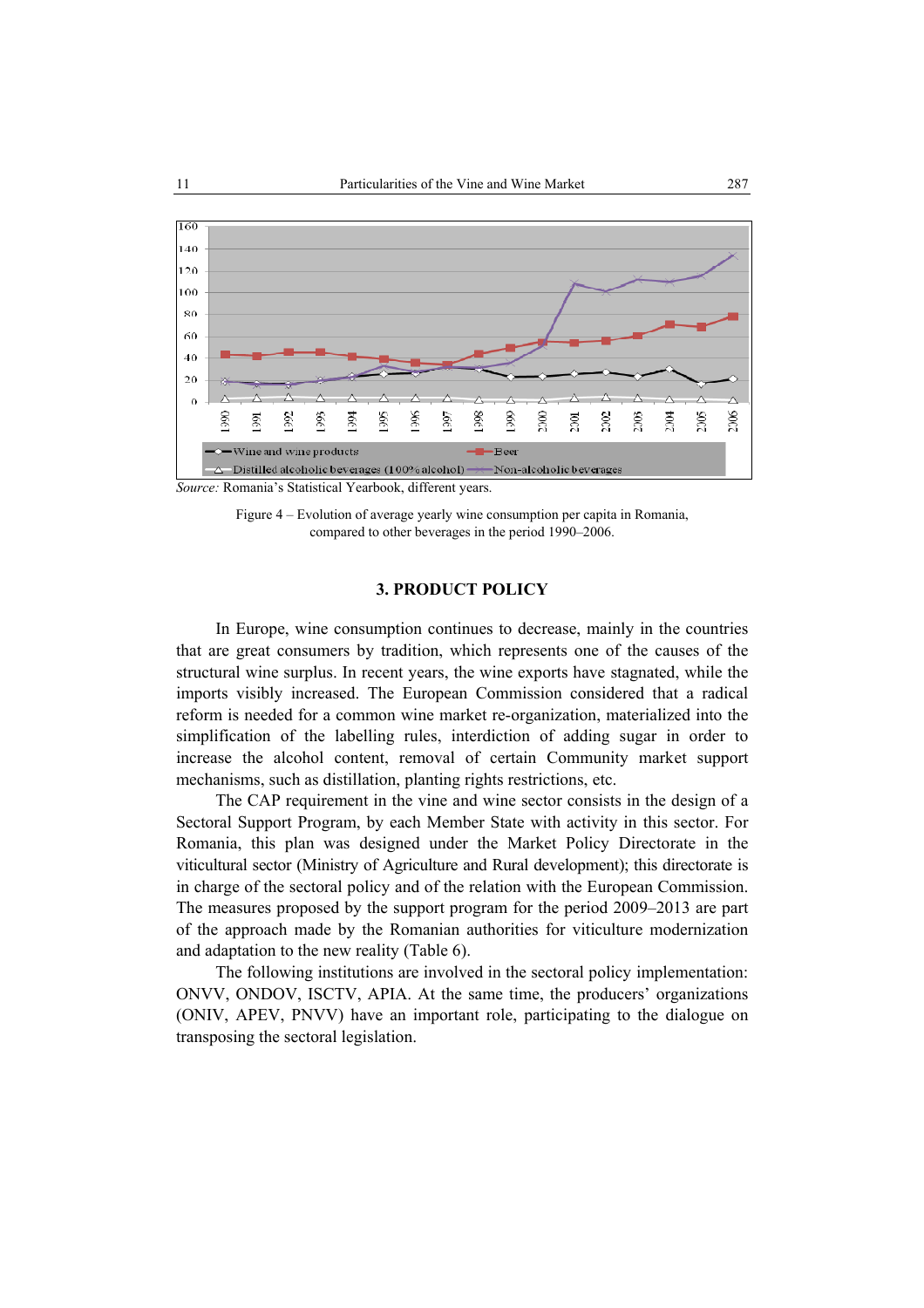# *Table 6*

#### First transmission of the financial table of the support program in conformity with Art. 6 letter e) from the (EC) Regulation no. 479/2008

| Member State [1]: ROMANIA                             |                                              |                          |                          |                          |                          |                          |                          |
|-------------------------------------------------------|----------------------------------------------|--------------------------|--------------------------|--------------------------|--------------------------|--------------------------|--------------------------|
| Communication date:                                   |                                              |                          |                          |                          |                          |                          |                          |
| Financial exercise 2009-2013                          |                                              |                          |                          |                          |                          |                          |                          |
| Measures                                              | (EC)<br>Regulation<br>no. 479/2008           | 2009                     | 2010                     | 2011                     | 2012                     | 2013                     | Total                    |
|                                                       | $\mathfrak{D}$                               | $\mathcal{E}$            | $\overline{4}$           | $\varsigma$              | 6                        | 7                        | $\mathbf{8}$             |
| $1 -$ Single Payment<br>regime                        | Article 9                                    | $\Box$                   | $\overline{\phantom{0}}$ | $\overline{\phantom{0}}$ | $\equiv$                 | $\overline{\phantom{0}}$ | $\overline{\phantom{0}}$ |
| $2 -$ Promotion on<br>third markets                   | Article 10                                   | 425                      | 375                      | 450                      | 500                      | 600                      | 2350                     |
| $3a -$ Restructuring and<br>reconversion of vineyards | Article 11                                   | 36925                    | 36475                    | 36000                    | 35450                    | 34875                    | 179725                   |
| $3b$ – Plans under way                                | (EC)<br>Regulation<br>no. 1493/1999          |                          |                          |                          |                          |                          |                          |
| 4 – Harvesting before<br>ripening                     | Article 12                                   | $\overline{\phantom{0}}$ | $\overline{\phantom{0}}$ | $\overline{\phantom{0}}$ | $\overline{\phantom{0}}$ | $\overline{\phantom{0}}$ | $\overline{\phantom{0}}$ |
| $5 -$ Mutual funds                                    | Article 13                                   | $\overline{\phantom{0}}$ | $\overline{\phantom{0}}$ | $\overline{\phantom{0}}$ | $\overline{\phantom{0}}$ | $\overline{\phantom{0}}$ | $\qquad \qquad -$        |
| 6 – Harvest insurance                                 | Article 14                                   | 3550                     | 3950                     | 4350                     | 4750                     | 5125                     | 21725                    |
| $7$ – Investments                                     | Article 15                                   | $\Omega$                 | $\Omega$                 | $\theta$                 | $\theta$                 | $\theta$                 | $\Omega$                 |
| $8 - By-products$<br>distillation                     | Article 16                                   | $\overline{\phantom{0}}$ | $\overline{\phantom{0}}$ | $\overline{\phantom{0}}$ |                          | $\overline{\phantom{0}}$ | $\overline{\phantom{0}}$ |
| 9 - Food alcohol<br>distillation                      | Article 17                                   | $\overline{\phantom{0}}$ | $\overline{\phantom{0}}$ | $\overline{a}$           | $\overline{\phantom{0}}$ | $\overline{\phantom{0}}$ | $\overline{\phantom{0}}$ |
| $10$ – Crisis distillation                            | Article 18,<br>$\frac{1}{2}$ paragraph $(1)$ | $\overline{\phantom{0}}$ | $\overline{\phantom{0}}$ | $\qquad \qquad -$        | $\overline{\phantom{0}}$ | $\qquad \qquad -$        | $\qquad \qquad -$        |
| 11 - Utilization of<br>concentrated must              | Article 19                                   | 1200                     | 1300                     | 1300                     | 1400                     | 1500                     | 6700                     |
| <b>Total</b>                                          |                                              | 42100                    | 42100                    | 42100                    | 42100                    | 42100                    | 210500                   |
| If appropriate:                                       |                                              |                          |                          |                          |                          |                          |                          |
| $10 a - State$ aid for<br>the crisis distillation     | Article 18,<br>paragraph (5)                 | Ξ.                       |                          |                          |                          | $\overline{\phantom{0}}$ |                          |

*Source:* MARD draft support program for Vine and Wine CMO.

The support measures of interest for the Romanian producers were identified under the Support Program, namely:

– promotion on third markets, having the increase of wine exports as final objective;

– restructuring and reconversion of vineyards (under way);

– harvest insurance, which is quite attractive for viticulturists, if the frequent harvest losses are taken into consideration, which are caused by weather conditions, as well as by pests and/or diseases;

 $\overline{\phantom{a}}$ <sup>1</sup> " – " for the measures that are not specified in the support program.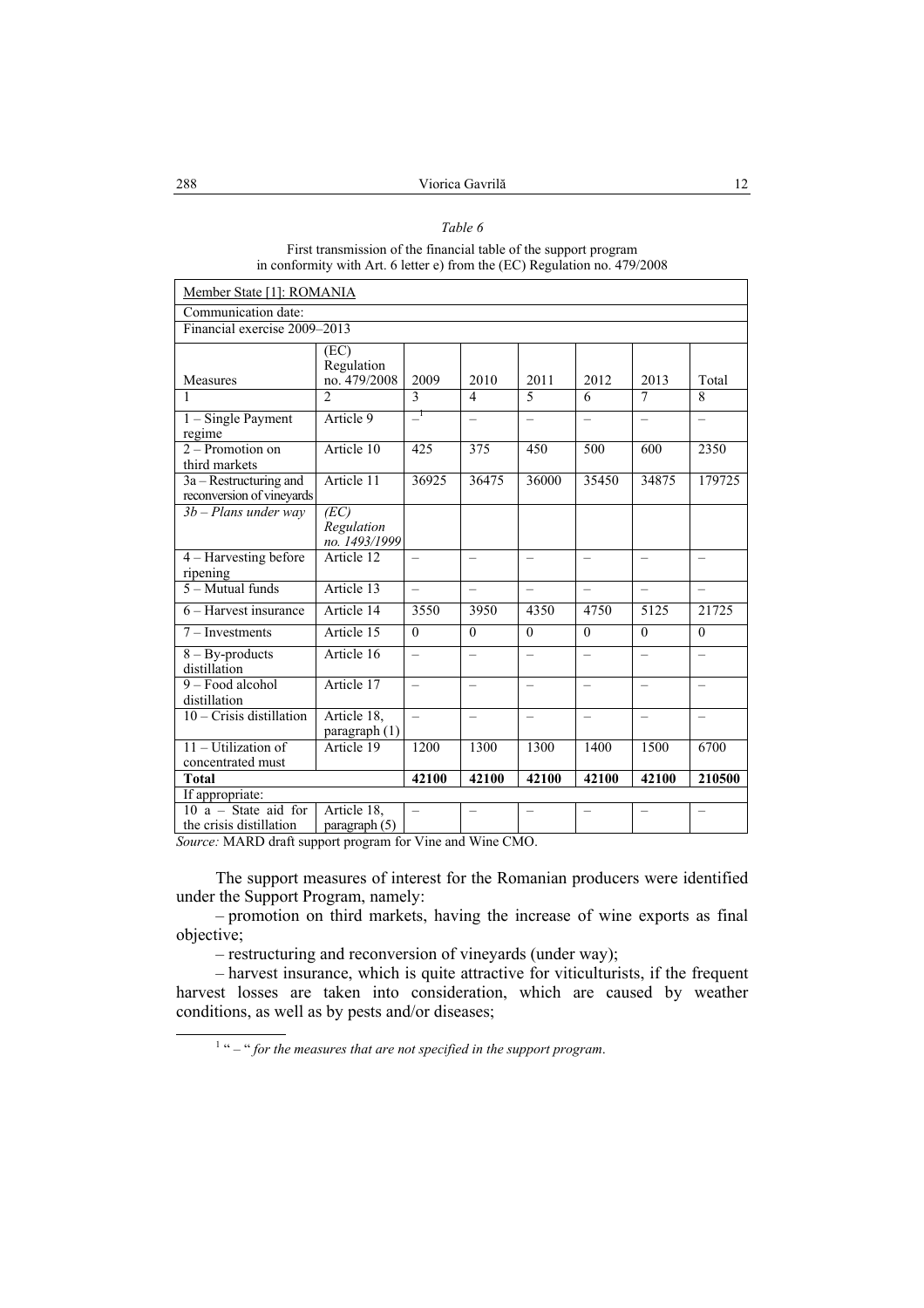– utilization of concentrated must, measure that contributes to complying with the quality and composition criteria established by the domestic production and consumption standards, as well as by the international standards for wines and other products

### **3.1. The restructuring/reconversion measure in viticulture**

Following the analysis of allocations provided to the other 15 Member States with viticultural plantations in conformity with the *Commission Decision 5293of 06. 11.2007 for the establishment of an indicative allocation for each Member State concerning a number of hectares, for the purpose of restructuring and reconversion of vineyards in conformity with the (EC) Regulation no. 1493/1999 of the Council for the commercialization year 2007/2008*, a very high variability of the average amounts per hectare was noticed from one Member State to another, ranging from 3784 euro/ha allocated to Slovakia to 19424 euro/ha for Slovenia.

According to Article 13, paragraph 3 of the Regulation 1493/1999 on the Common Market Organization for the vine and wine market, the Community participation to funding the restructuring and reconversion costs is 50% of total related costs, reaching up to 75% in the less favoured areas. With 8334 euro per hectare of vine plantation, Romania is close to Spain, Italy, and Hungary. Taking into consideration the fact that the applicants for support to restucturing/reconversion can opt for one or several eligible measures, *the financial allocations cover up to 75%* of the costs related to the eligible measures. From the producers' point of view, out of total wine market support measures, this is of a vital importance and can ensure their future presence on the market.

| <b>Strengths</b>                                                                                                                                                                                                                   | Weaknesses                                                                                                                                                                                                                                                                                     | Opportunities                                                                                                                                                                                                                                                                                                                                                   | <b>Threats</b>                                                                                                                                                                                                                                                               |
|------------------------------------------------------------------------------------------------------------------------------------------------------------------------------------------------------------------------------------|------------------------------------------------------------------------------------------------------------------------------------------------------------------------------------------------------------------------------------------------------------------------------------------------|-----------------------------------------------------------------------------------------------------------------------------------------------------------------------------------------------------------------------------------------------------------------------------------------------------------------------------------------------------------------|------------------------------------------------------------------------------------------------------------------------------------------------------------------------------------------------------------------------------------------------------------------------------|
| - exceptional eco-<br>pedo-climatic<br>conditions for<br>viticulture<br>- Romania's tradition<br>and place in the<br>European and world<br>hierarchy, among the<br>first ten wine<br>producing countries<br>- existence of a large | - raw material<br>production fragmen-<br>$tation - small size of$<br>individual holding<br>- low productivity of<br>noble vines, due to<br>old-aged noble vine<br>plantations<br>$-$ inadequate struc-<br>ture of viticultural<br>areas: 50% hybrid,<br>50% noble varieties<br>- autochthonous | - organization of small<br>producers of raw mate-<br>rial and vertical integra-<br>tion of production<br>$-$ investments on vine<br>plantations modernization<br>- plantation replacement<br>rate of minimum 4% per<br>year<br>- clearing the hybrid vines<br>and their replacement by<br>noble varieties<br>- investments in modern<br>viticultural technology | - continuation of<br>the diminution of<br>areas under noble<br>variety vines<br>- decrease of raw<br>material supply by<br>the diminution of<br>areas under noble<br>vines<br>- dependence on<br>imported biological<br>material<br>- loss of valuable<br>autochthonous vine |
| domestic outlet<br>- privatization of<br>economic operators                                                                                                                                                                        | planting stock is no<br>longer produced                                                                                                                                                                                                                                                        | - orientation towards<br>quality and supply                                                                                                                                                                                                                                                                                                                     | varieties<br>- greater penetration                                                                                                                                                                                                                                           |
|                                                                                                                                                                                                                                    |                                                                                                                                                                                                                                                                                                | diversification                                                                                                                                                                                                                                                                                                                                                 | of imports                                                                                                                                                                                                                                                                   |

#### **3.2. SWOT analysis**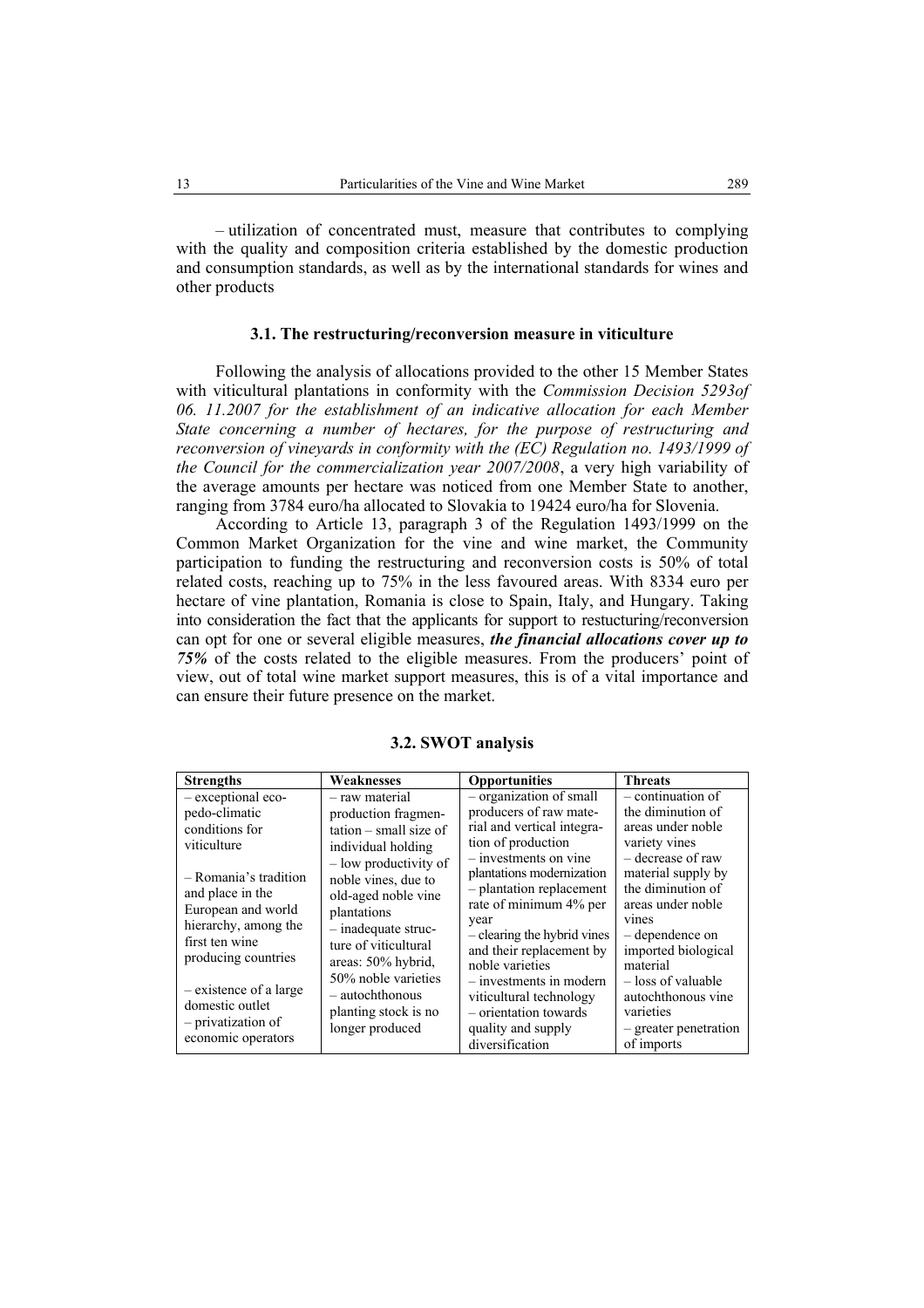*continued* 

| - fiscality diminution | $-$ low vine           | - foreign capital          | - export ceilings due |
|------------------------|------------------------|----------------------------|-----------------------|
| policy and support to  | replacement rate       | attraction for invest-     | to the competition    |
| wine exports           |                        | ments in the small         | pressure on the world |
|                        |                        | producers' vertical        | market                |
| - harmonized legal     | - no connection to the | integration                | - reorienting the     |
| framework in           | market of the small-   | - consumer education       | demand towards        |
| viticulture            | sized holdings         | programs                   | imported wines,       |
|                        | $-$ high self-         | - organic production       | which are cheaper but |
| - presence of vine and | consumption            | - rigorous control of      | lower in quality      |
| wine professional and  | - absence of           | wine quality both at       |                       |
| inter-professional     | information on market  | producer throughout        |                       |
| organizations          | situation and          | the year and in the        |                       |
|                        | evolution              | sale process               |                       |
|                        | $-$ wine consumption   | - setting up a specialized |                       |
|                        | diminution             | body for wine promotion    |                       |
|                        |                        | at nation-nal and world    |                       |
|                        |                        | level                      |                       |

### **4. CONCLUSIONS**

• Romania has a privileged geographic position with an exceptional natural potential.

• The period of transition to the market economy, characterized by a hostile environment and a laissez*-faire* type of policy, resulted in a continuous degradation of viticultural plantations.

• The main sectoral problems consist in the condition of noble plantations, old-aged and inefficient from the economic point of view, together with land fragmentation into small-sized holdings.

• The small grape producers play an important role on the market, as they produce over 80% of the raw material; however, as they are not organized, and most often disadvantaged by the market prices and by the old-aged vine plantations, their future is not certain; an opportunity for them is to get organized into cooperatives, with (eventually foreign) capital for vinification and distribution. At the same time, an easier access to information and different services can facilitate their participation to different Community programs.

• The economic efficiency is present where there is a vertical integration of production, which provides development possibilities.

• The development and implementation of a viticultural tourism strategy represents an opportunity by which the small wine producers can obtain additional incomes.

• The wine industry privatization, although delayed, represented a significant asset: the wine producers diversified their supply, mainly in the case of quality wines and at the same time they invested in new technologies.